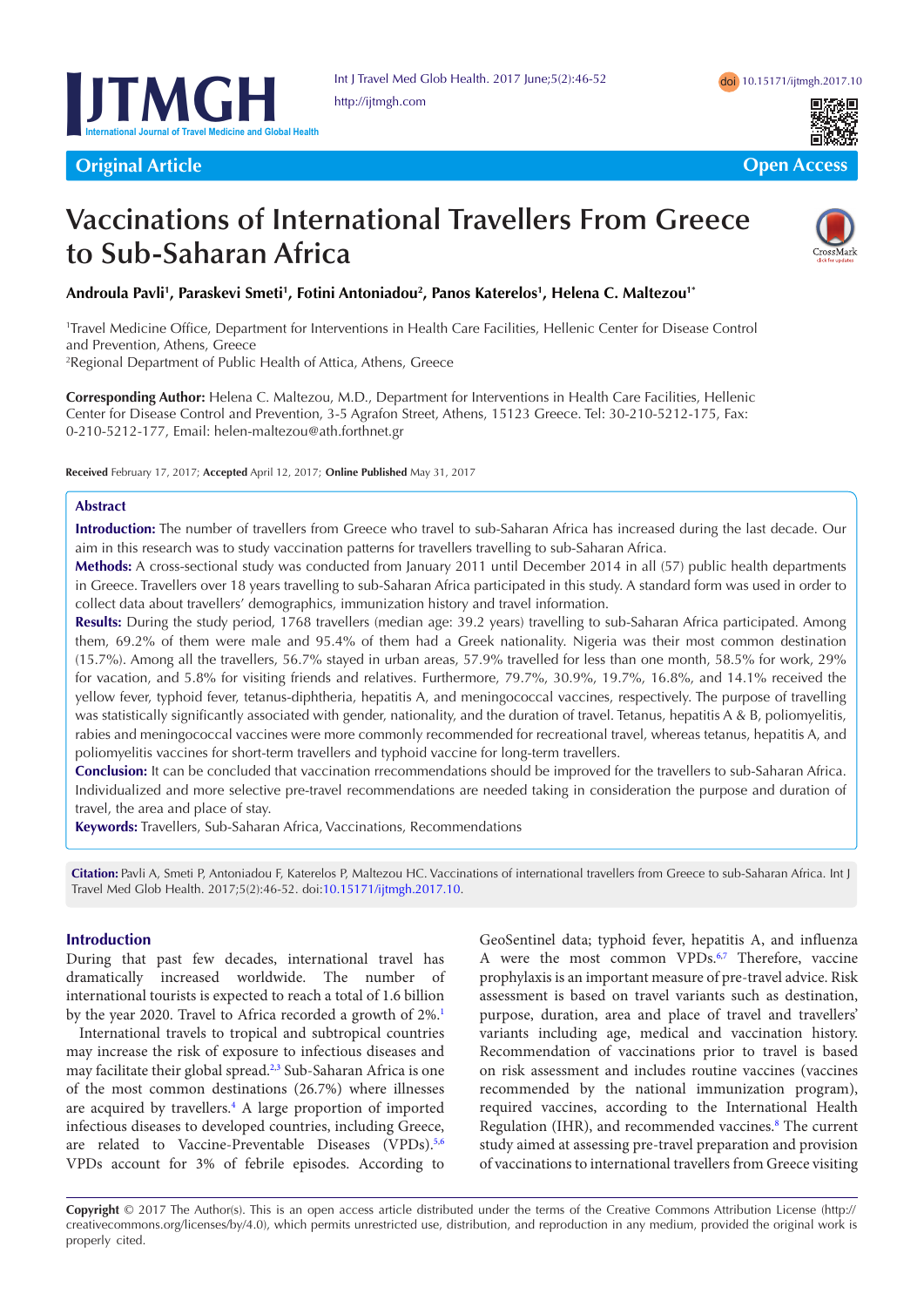#### sub-Saharan Africa.

### **Methods**

In Greece, pre-travel vaccination prophylaxis is provided according to the national guidelines issued by the World Health Organization, the Hellenic Centre for Disease Control and Prevention, and the US Centers for Disease Control and Prevention guidelines.<sup>9-11</sup> Routine vaccinations are administered according to the National Vaccination Program of Greece[.12](#page-5-6) These vaccinations include tetanus-diphtheria pertussis, hepatitis A, hepatitis B, measles-mumps-rubella (MMR), Haemophilus influenza type B, poliomyelitis, meningococcus serotype C, pneumococcus, human papilloma virus, tuberculosis (Bacillus Calmette-Guérin vaccine), influenza (for high-risk groups only), and rotavirus vaccines. Travel medicine services are provided by 57 public health departments which are the only designated yellow fever vaccination centres in the country. Rabies, typhoid, and cholera vaccines are exclusively delivered to these centres. Pre-travel services and vaccinations are not free of charge.

The inclusion criteria for participation in this questionnairebased study[13](#page-5-7),[14](#page-5-8) included all adult (>18 years old) international travellers who attended to the public health departments travelling to sub-Saharan Africa from January 1, 2011 to December 31, 2014. The exclusion criteria included travelers who were 18 years of age or less and all those travelling to other destinations other than sub-Saharan Africa. The questionnaire included data in relation to travellers' demographics and medical history and travel variants such as age, gender, nationality, medical and immunization history, date of departure, destination, duration and purpose of travel, place (hotel, camping, local people's home), area of stay (urban or rural), and information about travel medicine services (vaccination, malaria prophylaxis and general preventive measures). The definition of urban accommodation was based on the population of the town. A town with population more than >5000 people was defined urban, whereas rural accommodation was defined as villages with populations less than 5000 or those areas residing in the countryside. A trip less than 1 month duration was considered as short-term travel, while a trip of over 1 month was defined as a long-term travel.

Documentation about proof of vaccination was provided by travellers. A written consent was requested from all participants.

Statistical analysis was performed using the STATA 8.0 statistical package. Logistic regression was applied in order to investigate the relation between administration of vaccines and travellers' and/or travel characteristics. *P* values of <0.05 were considered as statistically significant. Continuous parameters (e.g. age) were presented by the use of mean ± standard deviation (SD) and range. The categorical variables (e.g. gender) were presented using frequency tables. The  $\chi^2$ test examined the statistical differentiation of each vaccination rate (e.g. hepatitis Α vaccination rate) among the 2 categories of travel duration: <1 month and ≥1 month. The technique of multinomial logistic regression (reference category = visiting friends and relatives [VFRs], method=stepwise, test for entryremoval=likelihood ratio), examined the statistical relation of the – dependent – variable of travel purpose (1= recreation,

 $2=work, 3=VFRs$ ) with the following - independent variables: gender  $(0)$ =female, 1 = male), Greek nationality  $(1 = yes, 0 = no)$ , travel duration  $(0 \le 1$  month,  $1 > 1$  month), tetanus – diphtheria vaccination (1=yes, 0=no), hepatitis Α vaccination (1=yes, 0=no), poliomyelitis vaccination  $(1 = yes, 0 = no)$ , hepatitis B vaccination  $(1 = yes, 0 = no)$ , MMR vaccination  $(1 = yes, 0 = no)$ , yellow fever vaccination  $(1 = yes, 0 = no)$ , typhoid fever vaccination  $(1 = yes, 0 = no)$ , meningococcal (A, C, W135, Y) vaccination  $(1 = yes, 0 = no)$ , cholera vaccination  $(1 = yes, 0 = no)$  and rabies vaccination  $(1 = yes, 0 = no).$ 

#### **Results**

During the study period, 1768 international travellers visited sub-Saharan Africa. The participation rate among international travellers ranged from 75% to 80% per each public health department. The group not participating in the study was similar in terms of age and gender to the participating group. The overwhelming majority (1686 travellers; 95.4%) were Greek citizens with a mean age of 39.2 years (range: 0-82 years; SD: 12.8). International travellers sought pre-travel advice at a mean of 20.9 days (range: 0-336 days; SD: 24.2) before their departure. Their travel characteristics are shown in Table 1. Most travelers (1024 travellers; 57.9%) travelled for short periods of time. Work was the prevalent purpose of travel (1034 travellers; 58.5%). Most travellers stayed at a hotel (876 travellers; 49.5%) and in urban areas (1003 travellers; 56.7%). Nigeria was the most common destination followed by Kenya, Somalia, Tanzania, and Ghana, (15.7%, 10.9%, 8.9%, 8.2%, and 6.7%, respectively) ([Table 2\)](#page-2-0). Travellers VFRs accounted for 5.2% of all travellers.

[Table 3](#page-2-1) shows pre-travel vaccination rates. The yellow

**Table 1.** Travellers' and Travel Characteristics Among 1768 International Travellers From Greece to Sub-Saharan Africa, 2011-2014

|                                  |                                | No. (%)      |
|----------------------------------|--------------------------------|--------------|
|                                  | Male                           | 1223 (69.2)  |
| Gender                           | Female                         | 400(22.6)    |
|                                  | Unknown                        | 145(8.2)     |
| Mean age (y), SD                 | 39.2 (range 0-82), 12.8        |              |
|                                  | $<$ 1 month                    | 1024 (57.9)  |
| Duration of travel               | $\geq$ 1 month                 | 627(35.5)    |
|                                  | Unknown                        | 117(6.6)     |
|                                  | Work                           | 1034 (58.5)  |
| Purpose of travel                | Recreation                     | 513 (29)     |
|                                  | Visiting friends and relatives | 102(5.8)     |
|                                  | Unknown                        | 119(6.7)     |
|                                  | Hotel                          | 876 (49.5)   |
|                                  | Local residence                | 390 (22.1)   |
| Place of stay                    | Ship                           | 384 (21.7)   |
|                                  | Camping                        | 24(1.4)      |
|                                  | Unknown                        | 94(5.3)      |
|                                  | Urban                          | 1003 (56.7)  |
|                                  | Urban & rural                  | 323 (18.3)   |
| Area of stay                     | Rural                          | 53 $(3)$     |
|                                  | Altitude >3000 m               | 2(0.1)       |
|                                  | Unknown                        | 387 (21.9)   |
| Outdoor activities               | Yes                            | 152 (8.6%)   |
| Possible contact with<br>animals | Yes                            | 52 $(2.9\%)$ |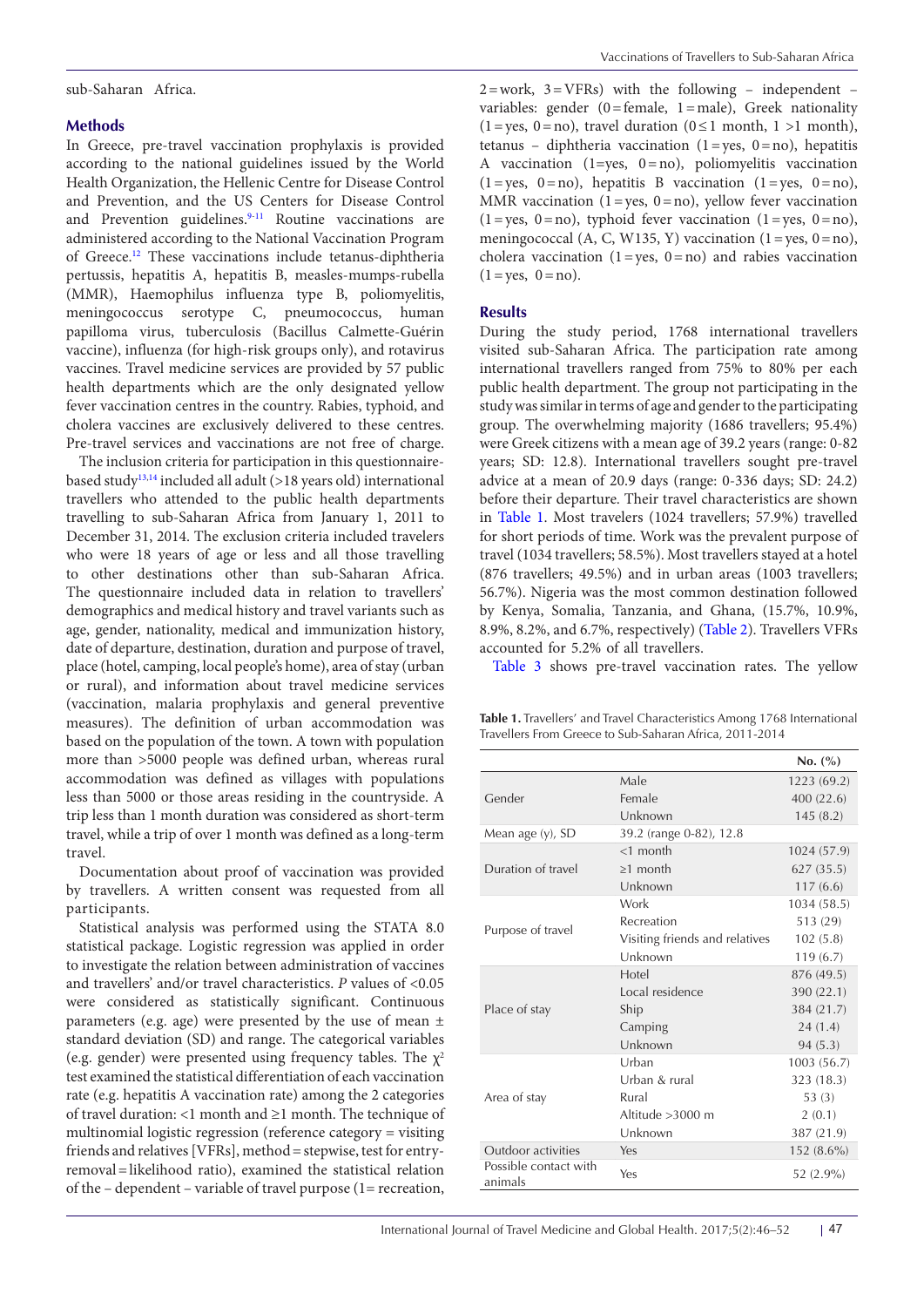<span id="page-2-0"></span>**Table 2.** Country Destinations to Sub-Saharan Africa Among 1768 International Travellers From Greece, 2011-2014

| Country Name                    | No. (%)    |
|---------------------------------|------------|
| Nigeria                         | 277 (15.7) |
| Kenya                           | 193 (10.9) |
| Somalia                         | 157(8.9)   |
| Tanzania                        | 145(8.2)   |
| Ghana                           | 119(6.7)   |
| Congo, Democratic Republic      | 87 (4.9)   |
| Ethiopia                        | 80 (4.5)   |
| Cameroon                        | 64(3.6)    |
| Congo (ex Zaire)                | 61(3.5)    |
| Zambia, Democtaric Republic     | 49 (2.8)   |
| Senegal                         | 48 (2.7)   |
| Sudan                           | 42 (2.4)   |
| Angola                          | 28 (1.6)   |
| Uganda                          | 28 (1.6)   |
| Madagascar                      | 18(1)      |
| Sierra Leone                    | 17(1)      |
| Gabon                           | 13(0.7)    |
| Gambia                          | 12(0.7)    |
| Mali                            | 12(0.7)    |
| Rwanda                          | 12(0.7)    |
| Togo                            | 12(0.7)    |
| Niger                           | 9(0.5)     |
| Benin                           | 5(0.3)     |
| Guinea                          | 4(0.2)     |
| Liberia                         | 4(0.2)     |
| Mauritania                      | 4(0.2)     |
| Mozambique                      | 4(0.2)     |
| <b>Burkina Faso</b>             | 3(0.2)     |
| Burundi                         | 2(0.1)     |
| Guinea-Equatorial               | 1(0.1)     |
| Mauritius                       | 1(0.1)     |
| Seychelles                      | 1(0.1)     |
| Unspecified sub-Saharan country | 256 (14.5) |

fever vaccine was the most frequently administered vaccine (1409 travellers; 79.7%), followed by typhoid fever vaccine (546 travellers; 30.9%) and tetanus-diphtheria vaccine (349 travellers; 19.7%) respectively. The total number of delivered vaccines was 3420 (1163 routine and 2257 travel vaccines). Side effects as a result of vaccination have been mainly reported in travellers after yellow fever vaccination including increased temperature, in up to 50% of travellers. Local reaction has rarely been documented (<1%) (Public health departments; personal communication).

The purpose of travel was statistically significantly associated with gender, nationality, duration of travel and hepatitis A vaccination [\(Appendix 1](#page-6-0)). Travel durations under 1 month are more often seen in recreational travellers compared to VFRs (odds ratio [OR] = 4.418; [Table 4](#page-3-0); [Appendix](#page-6-1) [2](#page-6-1)). Female travellers are less frequent among recreational and work travellers compared to VFRs (ORs=0.483 and 0.129, respectively; [Table 4](#page-3-0); [Appendix 2](#page-6-1)). Foreign citizens are less frequent among recreational and work travellers compared to VFRs (0.142 and 0.151, respectively; [Table 4;](#page-3-0) [Appendix](#page-6-1) [2](#page-6-1)). Vaccination against hepatitis A was more frequent among recreational travellers compared to VFRs ([Table 4\)](#page-3-0) (according

<span id="page-2-1"></span>**Table 3.** Vaccination Rates Among 1768 International Travellers From Greece to Sub-Saharan Africa, 2011-2014

| <b>Vaccines</b>                    | No. (%)     |
|------------------------------------|-------------|
| Routine vaccines <sup>a</sup>      |             |
| Tetanus - Diphtheria               | 349 (19.7)  |
| Hepatitis A                        | 297 (16.8)  |
| Poliomyelitis                      | 280 (15.8)  |
| Hepatitis B                        | 203 (11.5)  |
| <b>MMR</b>                         | 25(1.4)     |
| Influenza                          | 7(0.4)      |
| Pneumonococcal                     | 1(0.1)      |
| BCG                                | 1(0.1)      |
| Travel vaccines                    |             |
| Yellow fever                       | 1409 (79.7) |
| Typhoid fever                      | 546 (30.9)  |
| Meningococcal (A, C, W135, Y)      | 249 (14.1)  |
| Cholera                            | 33 (1.9)    |
| Rabies                             | 19(1.1)     |
| Japanese encephalitis <sup>b</sup> | 1(0.1)      |

<sup>a</sup> In accordance with the National Vaccination Program of Greece. **b** For second destination which was Southeast Asia.

to [Appendix 2,](#page-6-1) no vaccination against hepatitis A was less frequent among recreation travellers compared to VFRs; OR=0.304). The recommendation of tetanus, hepatitis A & B, poliomyelitis, rabies and meningococcal vaccines was statistically significantly associated with the purpose of travel [\(Table 5](#page-3-1)). These vaccines were more commonly recommended for recreational travellers. Lastly, tetanus, hepatitis A, and poliomyelitis vaccines were more frequently recommended to short-term travellers, whereas typhoid vaccine was recommended to long-term travellers.

#### **Discussion**

Travelling to tropical and subtropical destinations may increase the risk of exposure to infectious diseases including VPDs.[3,](#page-4-2)[4,](#page-4-3)[6](#page-5-1)[,10](#page-5-9) Therefore, vaccination prophylaxis is an important part of pre-travel advice and may contribute to the reduction of the risk of VPDs. However, less than one third of those international travellers who are diagnosed with VPDs during travel, seek pre-travel consultation as shown by the GeoSentinel network data.<sup>5</sup>

During 2011-2014, 1768 international travellers were studied who attended the public health departments. Although the current study represents only those travellers attending these departments and not the Greek travellers, overall during the same period, the number of travellers attending the few travel clinics available in Greece is very limited. The level of travel health counseling performance between the public health departments showed no difference. Those who travel to destinations where yellow fever vaccine is recommended or required, have to attend these departments since they are the only designated yellow fever vaccination centers in Greece. This fact is also true in regards to vaccination against rabies, typhoid, and cholera since these vaccines are also exclusively available at these departments. According to the National Statistics Service, during 2011-2014, 28 091 travellers travelled to Africa from Greece and it is estimated that approximately less than 10% of them sought pre-travel advice,<sup>[15](#page-5-10)</sup> which is significantly lower compared to the rates of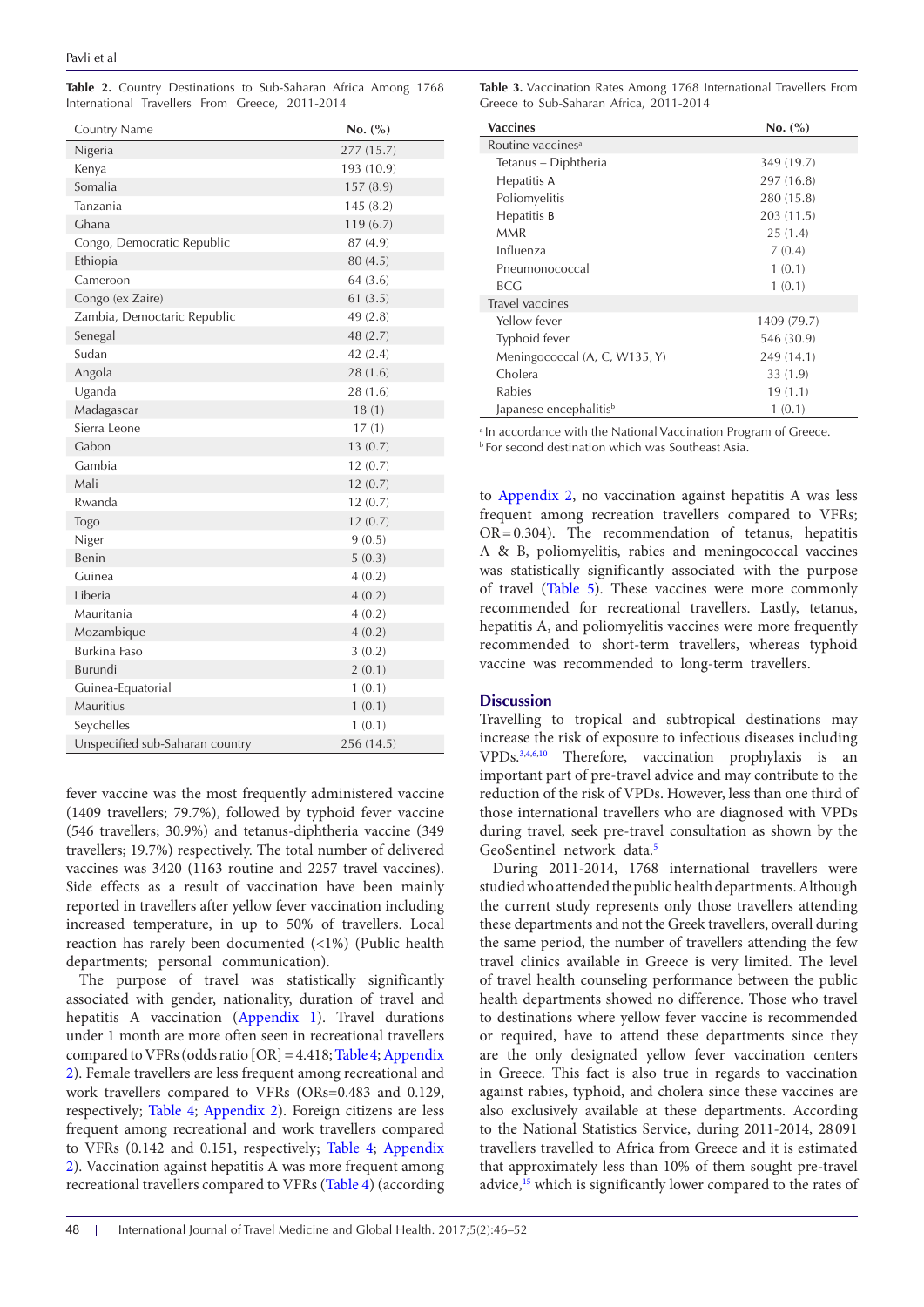#### <span id="page-3-0"></span>Table 4. Purpose of Travel According to Gender, Nationality and Duration of Travel<sup>a</sup>

|                                   |                | <b>Purpose of Travel</b> |             |             |              |
|-----------------------------------|----------------|--------------------------|-------------|-------------|--------------|
|                                   |                | <b>Recreation</b>        | Work        | <b>VFRs</b> | <b>Total</b> |
|                                   |                | No. (%)                  | No. (%)     | No. (%)     | No. (%)      |
|                                   | Female         | 189 (38.7)               | 119(12.6)   | 48 (55.8)   | 356 (23.4)   |
| Gender $(P<0.001)$                | Male           | 300(61.3)                | 827 (87.4)  | 38 (44.2)   | 1165(76.6)   |
|                                   | Total          | 489 (100)                | 946 (100)   | 86 (100)    | 1521 (100)   |
|                                   | Greek          | 498 (97.1)               | 1000 (96.7) | 27(26.5)    | 1525 (92.5)  |
| Nationality $(P<0.001)$           | Other          | 15(2.9)                  | 34(3.3)     | 75(73.5)    | 124(7.5)     |
|                                   | Total          | 513 (100)                | 1034 (100)  | 102 (100)   | 1649 (100)   |
|                                   | $<$ 1 month    | 421 (84)                 | 496(51.5)   | 47(52.2)    | 964(62)      |
| Duration of travel $(P< 0.001)$   | $\geq$ 1 month | 80 (16)                  | 467 (48.5)  | 43 (47.8)   | 590 (38)     |
|                                   | Total          | 501 (100)                | 963 (100)   | 90 (100)    | 1554 (100)   |
|                                   | No             | 354 (69)                 | 921 (89.1)  | 90(88.2)    | 1365 (82.8)  |
| Hepatitis A vaccination $(P<001)$ | Yes            | 159(31)                  | 113(10.9)   | 12(11.8)    | 284 (17.2)   |
|                                   | Total          | 513 (100)                | 1034 (100)  | 102 (100)   | 1649 (100)   |

a Multinomial logistic regression.

<span id="page-3-1"></span>

|  |  | Table 5. Vaccination Rates According to Purpose and Duration of Travel |  |
|--|--|------------------------------------------------------------------------|--|
|--|--|------------------------------------------------------------------------|--|

|                               | <b>Purpose of Travel</b>     |                 |                        |                         | <b>Duration of Travel</b> |                           |                         |  |
|-------------------------------|------------------------------|-----------------|------------------------|-------------------------|---------------------------|---------------------------|-------------------------|--|
| <b>Vaccine</b>                | <b>Recreation</b><br>No. (%) | Work<br>No. (%) | <b>VFRs</b><br>No. (%) | <b>Total</b><br>No. (%) | $<$ 1 month<br>No. (%)    | $\geq 1$ month<br>No. (%) | <b>Total</b><br>No. (%) |  |
| Tetanus – Diphtheria          | 150 (29.2)                   | 169(16.3)       | 12(11.8)               | 331 (20.1)              | 226(22.1)                 | 105(16.7)                 | 331 (20.0)              |  |
| Hepatitis A                   | 159 (31.0)                   | 113(10.9)       | 12(11.8)               | 284 (17.2)              | 204 (19.9)                | 80 (12.8)                 | 284 (17.2)              |  |
| Poliomyelitis                 | 120(23.4)                    | 131(12.7)       | 8(7.8)                 | 259(15.7)               | 180 (17.6)                | 82(13.1)                  | 262(15.9)               |  |
| Hepatitis B                   | 114(22.2)                    | 78 (7.5)        | 5(4.9)                 | 197 (11.9)              | 131 (12.8)                | 64 (10.2)                 | 195(11.8)               |  |
| <b>MMR</b>                    | 11(2.1)                      | 12(1.2)         | 1(1.0)                 | 24(1.5)                 | 16(1.6)                   | 4(0.6)                    | 20(1.2)                 |  |
| Yellow fever                  | 420 (81.9)                   | 820 (79.3)      | 84 (82.4)              | 1324 (80.3)             | 824 (80.5)                | 493 (78.6)                | 1317 (79.8)             |  |
| Typhoid fever                 | 173(33.7)                    | 306 (29.6)      | 25(24.5)               | 504 (30.6)              | 253 (24.7)                | 252(40.2)                 | 505 (30.6)              |  |
| Meningococcal (A, C, W135, Y) | 99 (19.3)                    | 123(11.9)       | 9(8.8)                 | 231 (14.0)              | 146(14.3)                 | 91 (14.5)                 | 237(14.4)               |  |
| Cholera                       | 7(1.4)                       | 21(2.0)         | 2(2.0)                 | 30(1.8)                 | 13(1.3)                   | 20(3.2)                   | 33(2.0)                 |  |
| Rabies                        | 13(2.5)                      | 3(0.3)          | 1(1.0)                 | 17(1.0)                 | 13(1.3)                   | 3(0.5)                    | 16(1.0)                 |  |
| Total                         | 513 (100.0)                  | 1034 (100.0)    | 102(100.0)             | 1649 (100.0)            | 1024 (100.0)              | 627 (100.0)               | 1651 (100.0)            |  |

31-52% reported in other studies.<sup>16-19</sup> Therefore, as shown by the National Statistics Service data, the number of travellers seeking pre-travel advice is very few.

 In the current study, the yellow fever vaccine was the most frequently administered vaccine, which is partially explained by the fact that the public health departments are the only yellow fever vaccination centers in Greece. Yellow fever vaccination is recommended to travellers with no history of previous immunization, either for destinations where yellow fever is endemic or where there is a current epidemic (e.g. recent epidemic in sub-Saharan Africa and current epidemic in Brazil) or for destinations which require a proof of vaccination. Yellow fever infection has recently been documented in travellers.<sup>9[-11](#page-5-5)[,20](#page-5-13)</sup>

The typhoid vaccine was recommended to 30.9% of the travellers in our study. Typhoid fever was the most common VPD, according to GeoSentinel data which accounts for 47.6% of them[.5](#page-5-0),[21](#page-5-14) In Greece, half of the typhoid fever cases notified to the National Surveillance System of Greece (2004-2013), are travel related.<sup>6,[22](#page-5-15)</sup> However, no typhoid fever cases were reported in the Greek travellers visiting to the sub-Saharan Africa during the study period.<sup>22</sup> Typhoid vaccination is recommended for high risk travelers in terms of exposure to typhoid, like those travelling for long-periods

of time and those visiting friends and relatives.<sup>23</sup> Although longer duration of stay in typhoid endemic areas increases the risk of acquiring typhoid fever, even during short visits of less than 1 week to hyper-endemic areas, risks may be seen. $24,25$  $24,25$ In this study, the typhoid fever vaccine was delivered to only 40% of long-term travellers and 24.5% of VFR travellers travelling to typhoid endemic fever areas. This is while destinations did not include hyper-endemic areas such as the Indian subcontinent.<sup>24,25</sup> Unfortunately the poor awareness of travellers and the public health professionals about typhoid vaccination recommendations may be related to the low typhoid vaccine uptake, despite national guidelines.<sup>13</sup> In the present study, hepatitis A vaccination was recommended to travellers with no history of previous immunization or to those with negative anti-HAV testing. However, hepatitis A vaccine was recommended to only 16.8% of all travellers who travelled to destinations of high endemicity for hepatitis A. This rate is lower compared to that shown in other studies in which hepatitis A constitutes the prevalent vaccine administered to travellers.<sup>26</sup> Hepatitis A vaccination should be recommended to all those travelling to countries with high or intermediate risks of hepatitis A.[27](#page-5-20),[28](#page-5-21) Hepatitis A infection constitutes one of the most common VPDs in international travellers.[5,](#page-5-0)[6](#page-5-1) The relative risk of hepatitis A for travellers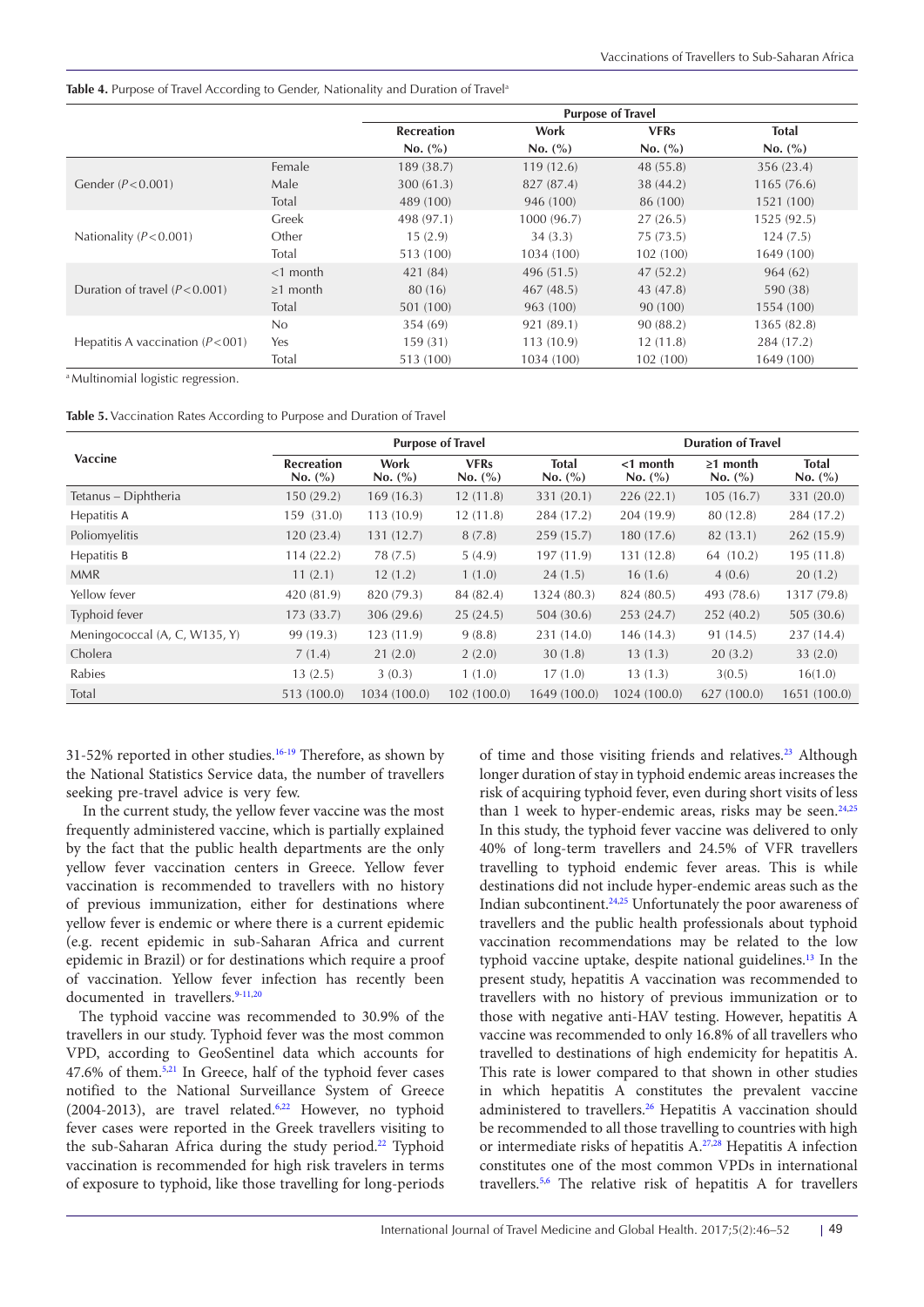remains significant although there is up to 50 fold decrease Research Highlights of hepatitis A incidence in travellers during the last few years. This is due to the higher rates of pre-travel vaccination.<sup>28</sup> In the current study the lower vaccination rates may be related to possible prior immunization or decline of vaccination due to last minute travelling.

Hepatitis B is also considered as a common cause of VPDs among international travellers.<sup>[5](#page-5-0)</sup> In the current study, hepatitis B vaccine was recommended to only 11.5% of the travellers which was lower compared to the rates of other studies (15%- 44%)[.29](#page-5-22)[,30](#page-5-23) These low hepatitis B vaccination rates may be related to previous immunization of hepatitis B or the poor perception of the risk of hepatitis B infection[.12](#page-5-6)[,30](#page-5-23)

Meningococcal vaccine was recommended to 14.1% of all travellers. Vaccination is generally recommended to travellers such as long-term travellers, expatriates, and those living in close contact with local people[.31](#page-5-24) In the current study, 35.5% of the travellers stayed in sub-Saharan Africa for over one month and 22.1% of them stayed with local people. The high costs of vaccinations or travellers' poor awareness about meningitis risk during travel to the meningitis belt in Africa may be the main reasons for poor vaccination rates.<sup>32</sup>

Rabies vaccination was administered to only 0.4% of all travellers. This was while 8.6% and 2.9% of all travellers reported engagement in outdoor activities and possible contact with animals, respectively. Pre-exposure rabies vaccination is recommended to people travelling to rural areas and those engaging in outdoor activities such as bicycling, hiking, camping, backpacking and to children.<sup>31</sup> Lack of knowledge about the risks of rabies exposure of travellers and travel health consultants may be related to the low vaccination rates against rabies in this study,<sup>[33](#page-5-26),[34](#page-5-27)</sup> as well as to last minute travelling.<sup>[35](#page-5-28)</sup>

During this study, vaccination rates against tetanus/ diphtheria which mainly concerned travellers over 18 years, were lower compared to those of a United States study.<sup>[26](#page-5-19)</sup> The risk of the acquisition of measles increases in people with no history of immunity against MMR and importation of the disease to countries where not endemic.<sup>7</sup> Previous vaccination through the National Vaccination Program of Greece may be related to these low vaccination rates.<sup>[12](#page-5-6)</sup> Since the overwhelming majority of the travellers were from the Greek nationality, they had most probably been vaccinated according to the National Vaccination Program in the past.

In terms of purpose of travel, multiple multinomial logistic regressions showed that there is a statistically significant association between gender, nationality and duration of travel. The recommendation of tetanus, hepatitis A & B, poliomyelitis, rabies and meningococcal vaccines was statistically significantly associated with the purpose of travel and of tetanus, hepatitis A, poliomyelitis and typhoid vaccines with duration of travel. These correlations may have significance for advising future travellers.

The large number of participants studied in this research provided the opportunity to study a great range of travellers' and travel characteristics and to assess travel vaccine recommendations. However, lack of information regarding the travellers' pre-existing immunity against VPDs is considered as a limitation in the current study. A clear strength of this research is the prospective study of a large number of

#### **What Is Already Known?**

VPDs constitute a significant proportion of infectious diseases in developed countries. Vaccinations are essential for pre-travel preparations

#### **What This Study Adds?**

Vaccination recommendations for travellers to sub-Saharan Africa should get improved. Individualized and more selective pre-travel recommendations are needed taking in consideration the purpose and duration of travel, the area and place of stay.

international travellers from 57 Public health departments, which are the designated yellow fever vaccine centers.

#### **Conclusion**

This research is a large prospective study of pre-travel vaccination recommendations to travellers from Greece visiting sub-Saharan Africa. The results of this study emphasizes the need for more selective and individualized vaccination recommendations based on careful risk assessment, taking in consideration not only the travel destination but also other travel characteristics such as duration and purpose of travel, area and place of stay, and travellers activities. Recommendations should be based on each individual's characteristics including previous immunization, age, underlying medical conditions, possible pregnancy and medication. Public health authorities should be looking for developing strategies in order to increase the awareness of travellers and health professionals about travelrelated health risks and their prevention in particular travelassociated VPDs. They should also promote safety, both for the traveller as well as for the community.

#### **Authors' Contributions**

All authors significantly contributed towards this study.

#### **Conflict of Interest Disclosures**

The authors have no conflicts of interest.

#### **Ethical Approval**

An approval for the study was given by the Hellenic Center for Disease Control and Prevention.

#### **Funding/Support**

No funds were received for the study.

#### **References**

- <span id="page-4-0"></span>1. World Tourism Organization. Annual report 2014. [http://](http://dtxtq4w60xqpw.cloudfront.net/sites/all/files/pdf/unwto_annual_report_2014.pdf) [dtxtq4w60xqpw.cloudfront.net/sites/all/files/pdf/unwto\\_annual\\_](http://dtxtq4w60xqpw.cloudfront.net/sites/all/files/pdf/unwto_annual_report_2014.pdf) [report\\_2014.pdf.](http://dtxtq4w60xqpw.cloudfront.net/sites/all/files/pdf/unwto_annual_report_2014.pdf) Accessed November 26, 2016.
- <span id="page-4-1"></span>2. Khan K, Arino J, HuW, et al. Spread of a novel influenza A (H1N1) virus via global airline transportation. N Engl J Med. 2009;361:212- 214. doi[:10.1056/NEJMc0904559.](http://dx.doi.org/10.1056/NEJMc0904559)
- <span id="page-4-2"></span>3. Freedman DO, Weld LH, Kozarsky PE, et al. Spectrum of disease and relation to place of exposure among ill returned travelers. N Engl J Med.  $2006;354(2):119-30$ . doi: $10.1056/NE[Moa051331]$ .
- <span id="page-4-3"></span>4. Leder K, Torresi J, Libman MD, et al. GeoSentinel Surveillance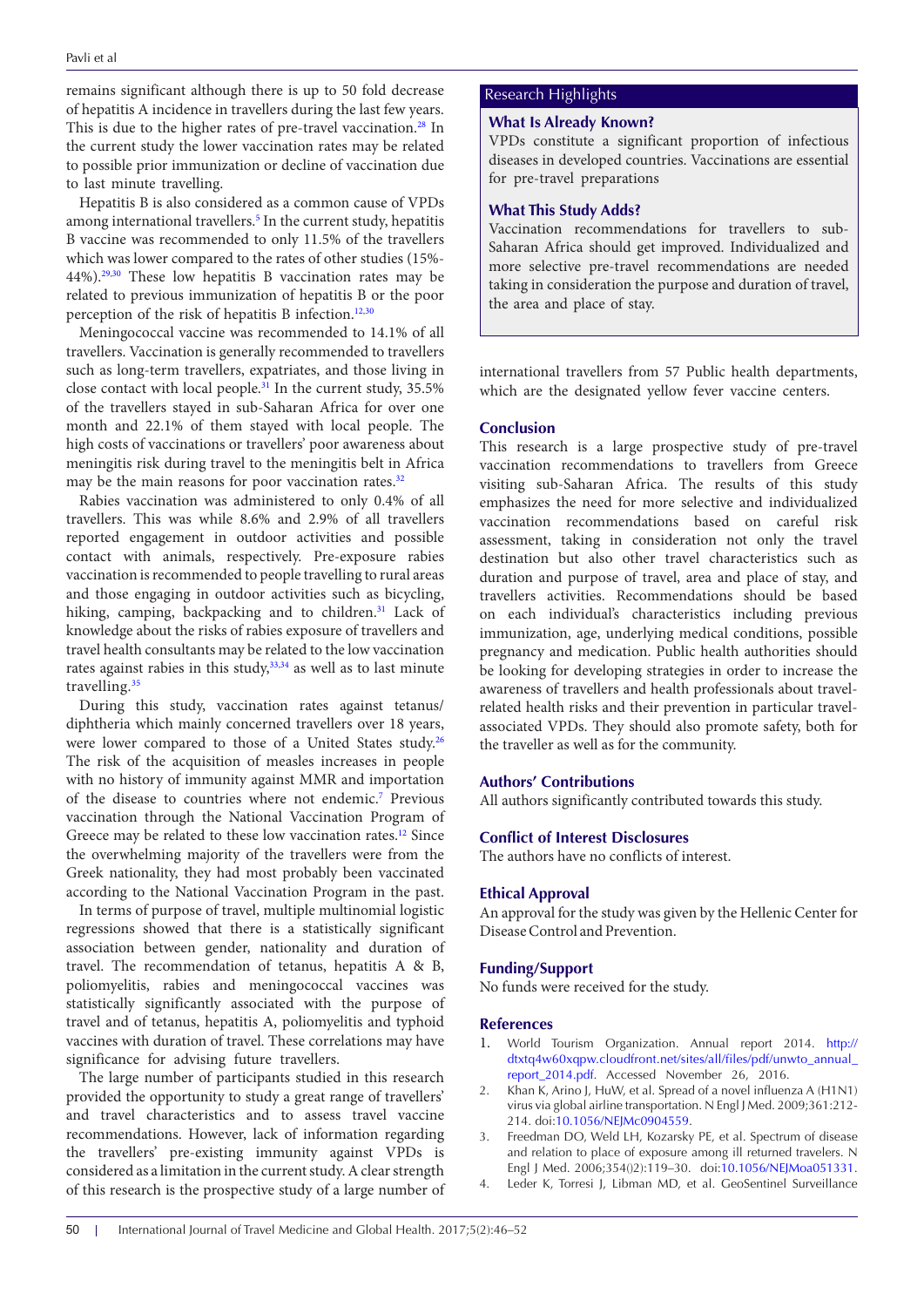<span id="page-5-0"></span>Network. GeoSentinel surveillance of illness in returned travelers, 2007-2011. Ann Intern Med. 2013;158(6):456-468. doi[:10.7326/0003-4819-158-6-201303190-00005](http://dx.doi.org/10.7326/0003-4819-158-6-201303190-00005).

- 5. Boggild AK, Castelli F, Gautret P, et al. Vaccine-preventable diseases in returned international travelers: results from the GeoSentinel Surveillance Network. Vaccine 2010;28(46):7389- 7395. doi[:10.1016/j.vaccine.2010.09.009](http://dx.doi.org/10.1016/j.vaccine.2010.09.009).
- <span id="page-5-1"></span>6. Maltezou HC, Patrinos S, Veneti L, et al. Hepatitis A and enteric fever in Greece, 2004-2011: a cross-sectional analysis. Travel Med Infect Dis. 2014;12(2):143-148. doi:[10.1016/j.](http://dx.doi.org/10.1016/j.tmaid.2013.10.004) [tmaid.2013.10.004](http://dx.doi.org/10.1016/j.tmaid.2013.10.004).
- <span id="page-5-2"></span>7. Wilson ME, Weld LH, Boggild A, et al. Fever in returned travelers: results from the GeoSentinel Surveillance Network. Clin Infect Dis. 2007;44:1560-1568. doi:[10.1086/518173](http://dx.doi.org/10.1086/518173).
- <span id="page-5-3"></span>Hatz C, Chen LH. Pre-travel consultation. In: Keystone JS, Freedman DO, Kozarsky PE, Connor BA, Nothdurft HD, eds. Travel Medicine. 3rd ed. Spain: Mosby; 2013:77-101.
- <span id="page-5-4"></span>9. Hellenic Centre for Disease Control and Prevention (KEELPNO). [http://www.keelpno.gr/el.](http://www.keelpno.gr/el) Accessed February 16, 2017.
- <span id="page-5-9"></span>10. World Health Organization. International Travel and Health 2012. [http://www.who.int/ith/ITH\\_chapter\\_6.pdf?ua=1.](http://www.who.int/ith/ITH_chapter_6.pdf?ua=1) Accessed November 26, 2016.
- <span id="page-5-5"></span>11. Centers for Disease Control and Prevention. [http://wwwnc.cdc.](http://wwwnc.cdc.gov/travel/destinations/list/) [gov/travel/destinations/list/](http://wwwnc.cdc.gov/travel/destinations/list/). Accessed February 16, 2017.
- <span id="page-5-6"></span>12. National Vaccination Program for Children and Adolescents (in Greek). <https://diavgeia.gov.gr/>. Accessed November 26, 2016. Published 2011.
- <span id="page-5-7"></span>13. Smeti P, Pavli A, Katerelos P, Maltezou HC. Typhoid vaccination for international travelers from Greece visiting developing countries. J Travel Med. 2014;21:99-103. doi:[10.1111/jtm.12076.](http://dx.doi.org/10.1111/jtm.12076)
- <span id="page-5-8"></span>14. Pavli A, Katerelos P, Smeti P, Maltezou HC. Meningococcal vaccination for international travelers from Greece visiting developing countries. Travel Med Infect Dis. 2016;14:261-266.
- <span id="page-5-10"></span>15. Hellenic Statistical Authority. [http://www.statistics.gr/statistics/-/](http://www.statistics.gr/statistics/-/publication/STO15/) [publication/STO15/.](http://www.statistics.gr/statistics/-/publication/STO15/) Accessed 12 March, 2016.
- <span id="page-5-11"></span>16. Hamer DH, Connor BA. Travel health knowledge, attitudes and practices among United States travelers. J Travel Med 2004;11:23- 26.
- 17. Van Herck K, Van Damme P, Castelli F, et al. Knowledge, attitudes and practices in travel-related infectious diseases: the European airport survey. J Travel Med. 2004;11:3-8.
- 18. Wilder-Smith A, Khairullah NS, Song JH, et al. Travel health knowledge, attitudes and practices among Australasian travelers. J Travel Med. 2004;11:9-15.
- <span id="page-5-12"></span>19. Pavli A, Spilioti A, Smeti P, et al. Vaccination and malaria prevention among international travelers departing from Athens International Airport to African destinations. J Trop Med. 2014;2014:563030. doi:[10.1155/2014/563030.](http://dx.doi.org/10.1155/2014/563030)
- <span id="page-5-13"></span>20. World Health Organization. Disease Outbreak News. [http://www.](http://www.who.int/csr/don/22-april-2016-yellow-fever-china/en/) [who.int/csr/don/22-april-2016-yellow-fever-china/en/](http://www.who.int/csr/don/22-april-2016-yellow-fever-china/en/). Accessed February 16, 2017.
- <span id="page-5-14"></span>21. Gunaratnam P, Tobin S, Seale H, McAnulty JM. Infectious diseases in returned travelers, NSW, 2010-2011. N S W Public Health Bull. 2014;24:171-175.
- <span id="page-5-15"></span>22. Hellenic Centre for Disease Control and Prevention (KEELPNO). <http://www.keelpno.gr/el>. Accessed March 12, 2016.
- <span id="page-5-16"></span>23. Monge-Maillo B, Norman FF, Pérez-Molina JA, et al. Travelers visiting friends and relatives (VFRs) and imported infectious disease: travelers, immigrants or both? a comparative analysis. Travel Med Infect Dis. 2014;12(1):88-94. doi:[10.1016/j.tmaid.2013.07.004.](http://dx.doi.org/10.1016/j.tmaid.2013.07.004)
- <span id="page-5-17"></span>24. Steinberg EB, Bishop R, Haber P, et al. Typhoid fever in travelers: who should be targeted for prevention? Clin Infect Dis. 2004;39:186-191.
- <span id="page-5-18"></span>25. Centers for Disease Control and Prevention. [http://wwwnc.cdc.](http://wwwnc.cdc.gov/travel/yellowbook/2016/infectious-diseases-related-to-travel/typhoid-paratyphoi) [gov/travel/yellowbook/2016/infectious-diseases-related-to-travel/](http://wwwnc.cdc.gov/travel/yellowbook/2016/infectious-diseases-related-to-travel/typhoid-paratyphoi) [typhoid-paratyphoid-fever](http://wwwnc.cdc.gov/travel/yellowbook/2016/infectious-diseases-related-to-travel/typhoid-paratyphoi). Accessed March 12, 2015.
- <span id="page-5-19"></span>26. Larocque RC, Rao SR, Lee J, et al. Global TravEpiNet: a national consortium of clinics providing care to international travelers analysis of demographic characteristics, travel destinations, and pre-travel healthcare of high-risk US international travelers, 2009- 2011. Clin Infect Dis. 2012;54(4):455-462. doi:[10.1093/cid/](http://dx.doi.org/10.1093/cid/cir839) [cir839](http://dx.doi.org/10.1093/cid/cir839).
- <span id="page-5-20"></span>27. Steffen R. Changing travel-related global epidemiology of hepatitis A. Am J Med. 2005;118(suppl 10A):S46-S49.
- <span id="page-5-21"></span>28. Mutsch M, Spicher VM, Gut C, Steffen R. Hepatitis A virus infections in travelers, 1988–2004. Clin Infect Dis. 2006;42:490– 497.
- <span id="page-5-22"></span>29. Leggat PA, Zwar NA, Hudson BJ. Travel Health Advisory Group, Australia. Hepatitis B risks and immunisation coverage amongst Australians traveling to Southeast Asia and East Asia. Travel Med Infect Dis. 2009;7(6):344-349. doi:[10.1016/j.tmaid.2009.03.008.](http://dx.doi.org/10.1016/j.tmaid.2009.03.008)
- <span id="page-5-23"></span>30. Zuckerman JN, Hoet B. Hepatitis B immunisation in travelers: poor risk perception and inadequate protection. Travel Med Infect Dis. 2008;6(5):315-320. doi[:10.1016/j.tmaid.2008.05.001](http://dx.doi.org/10.1016/j.tmaid.2008.05.001).
- <span id="page-5-24"></span>31. World Health Organization. International Travel and Health, [http://www.who.int/ith/chapters/ith2012en\\_chap6.pdf](http://www.who.int/ith/chapters/ith2012en_chap6.pdf). Accessed Accessed March 12, 2016.
- <span id="page-5-25"></span>32. Goodman AL, Masuet-Aumatell C, Halbert J, Zuckerman JN. Awareness of meningococcal disease among travelers from the United Kingdom to the meningitis belt in Africa. Am J Trop Med Hyg. 2014;91(2):281-286. doi[:10.4269/ajtmh.13-0763.](http://dx.doi.org/10.4269/ajtmh.13-0763)
- <span id="page-5-26"></span>33. Pavli A, Saroglou G, Hadjianastasiou S, et al. Knowledge and practices about rabies among travel medicine consultants in Greece. Travel Med Infect Dis. 2011;9(1):32-36. doi[:10.1016/j.](http://dx.doi.org/10.1016/j.tmaid.2010.11.004) [tmaid.2010.11.004](http://dx.doi.org/10.1016/j.tmaid.2010.11.004).
- <span id="page-5-27"></span>34. Altmann M, Parola P, Delmont J, et al. Knowledge, attitudes, and practices of French travelers from Marseille regarding rabies risk and prevention. J Travel Med. 2009;16(2):107-111. doi:[10.1111/](http://dx.doi.org/10.1111/j.1708-8305.2008.00283.x) [j.1708-8305.2008.00283.x.](http://dx.doi.org/10.1111/j.1708-8305.2008.00283.x)
- <span id="page-5-28"></span>Gautret P, Parola P. Rabies vaccination for international travelers. Vaccine. 2012;30:126-133. doi[:10.1016/j.vaccine.2011.11.007.](http://dx.doi.org/10.1016/j.vaccine.2011.11.007)